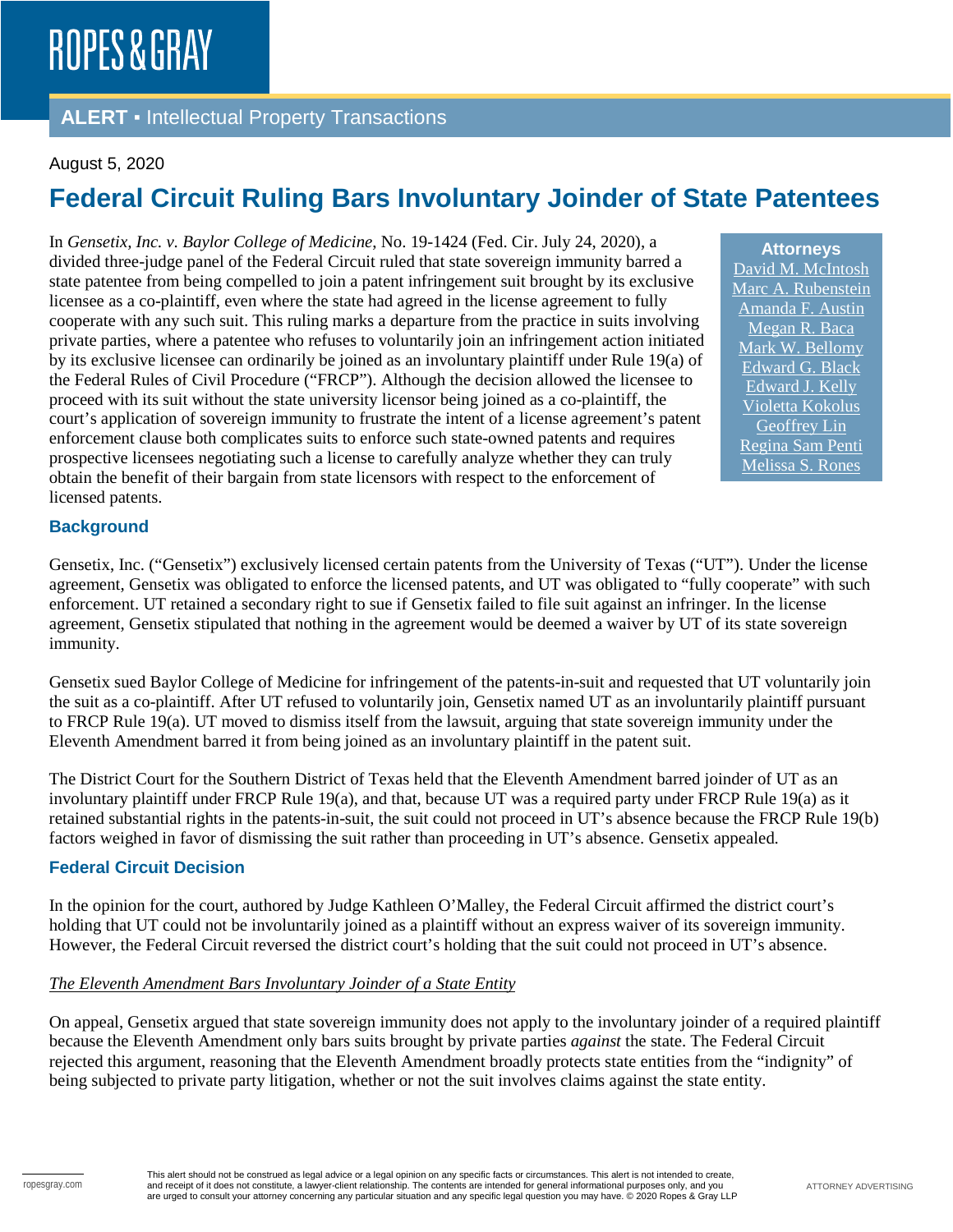# ROPES & GRAY

## **ALERT** ▪ Page 2

The Federal Circuit acknowledged that in suits between private parties, a patentee who refuses to voluntarily join an infringement action initiated by its exclusive licensee can ordinarily be joined as an involuntary plaintiff under FRCP Rule 19(a). The court refused to extend this general principle to the involuntary joinder of state entities, reasoning that the Eleventh Amendment bars a state entity from being forced into litigation as a co-plaintiff. The court distinguished such involuntary joinder from cases in which a state entity voluntarily submits itself to federal court jurisdiction, in which case the state entity cannot invoke sovereign immunity.

The Federal Circuit found that UT could invoke the protection of the Eleventh Amendment because it did not explicitly waive its state sovereign immunity, despite UT's contractual obligation to fully cooperate with Gensetix. The court found it "of no moment" that the license agreement required Gensetix to initiate an infringement suit and provided for full cooperation by UT. Because the agreement explicitly stipulated that UT did not waive its sovereign immunity, the court held that UT could not be forced into patent litigation as a co-plaintiff.

### *The Patent Infringement Suit Can Proceed Without UT*

The Federal Circuit reversed the district court's holding that the patent infringement suit could not proceed in UT's absence under FRCP Rule 19(b), which provides that, where joinder of a required party is not feasible, "the court must determine whether, in equity and good conscience, the action should proceed among the existing parties or should be dismissed." This inquiry involves consideration of four factors: (1) the extent to which a judgment rendered might prejudice the missing required party or the existing parties; (2) the extent to which any prejudice could be lessened or avoided; (3) whether a judgment rendered in the required party's absence would be adequate; and (4) whether the plaintiff would have an adequate remedy if the action was dismissed for failure to join the required party.

The Federal Circuit found that the district court had abused its discretion by giving undue weight to UT's status as a state sovereign, and concluded that the action could proceed in UT's absence. First, because Gensetix had an exclusive license in every field, the court found that UT and Gensetix had identical interests in the validity of the patents-in-suit, and thus there was minimal prejudice to UT. Second, the court found that any prejudice to UT was greatly reduced due to the parties' aligned interests. Third, the court found that there was no risk of multiple suits because, under the express terms of the license agreement, UT could not sue an alleged infringer once Gensetix had commenced litigation. And finally, as an exclusive licensee with less than all substantial rights in the patents-in-suit, Gensetix could not enforce its patent rights without the court allowing the suit to proceed in UT's absence.

### *Concurrences and Dissents*

The Federal Circuit panel was splintered in its ruling, with each of the two other judges issuing opinions concurring in part and dissenting in part.

Judge Pauline Newman dissented from the court's holding that UT has Eleventh Amendment immunity from involuntary joinder, arguing that the Eleventh Amendment does not insulate a state entity from its commercial and contractual obligations. Judge Newman reasoned that the Eleventh Amendment should not permit UT to violate its obligation under the license agreement to cooperate fully with Gensetix. "Just as the State must pay its bills, it also must comply with its contracts," she wrote. Judge Newman agreed, however, that the suit could proceed in UT's absence.

Judge Richard Taranto concurred with the court's holding that the Eleventh Amendment bars UT from being joined as an involuntary plaintiff, but dissented from the court's holding that the suit could proceed in UT's absence. Judge Taranto argued that the court should give controlling weight to the interests of the state sovereign, and there was no abuse of discretion by the district court because UT made a non-frivolous claim that its interests as a patent owner could be harmed by the suit proceeding in its absence.